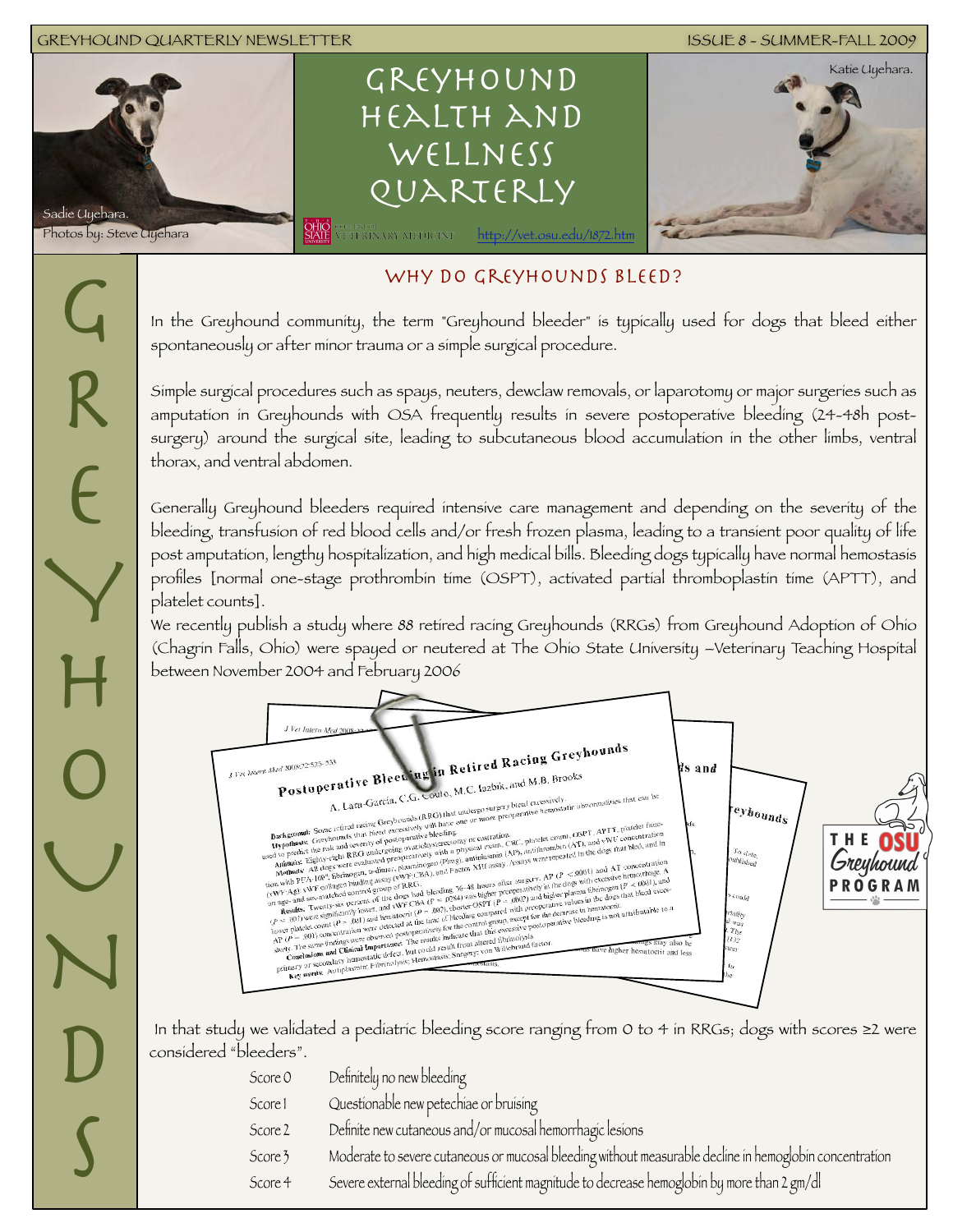G

R

E

Y

H

O

U

N

D

S







Dave, (grade 2)



Several tests were used to evaluate primary and secondary hemostasis (clotting) in the 88 RRG who underwent routine spay or neuter at OSU-VTH.

Although none of the dogs experienced intraoperative or immediate postoperative bleeding, 26% of the dogs (23/88) had delayed postoperative bleeding 36 to 48 hours after surgery.

The observed signs of bleeding consisted of cutaneous bruising that extended from the area of the surgical incision toward the periphery. There was no bleeding from mucosal surfaces or in areas distant from the surgical site.

FOR VETS The following tests were used to evaluate primary hemostasis:<br>Prentration (vWF:Ag), and von Willete primary hemostasis: PLT, platelet<br>ling assay (vWF:Ag), and von Willebrand for Willebrand factors.<br>T, fibring function with PFA-100a closure time (CT), von Willebrand factor antigen concentration (www.ag), and von Willebrand factor activity with collagen binding assay (www.cBA). Secondary hemostasis was evaluated with APTT, OSPT, fibrinogen concentration, anti- thrombin (AT) activity, and Factor XIII (FXIII). The fibrinolytic pathway was evaluated by measuring plasminogen activity (Plmg), antiplasmin activity (AP), and D-dimer concentration.

None of the dogs in this study required transfusion of blood components and the bleeding was self-limiting; however some bruising was still present at the time the dogs were discharged, 4 days after the surgery.

There were not abnormalities found in any of the test used to evaluate hemostasis in the Greyhound, which means that this bleeding does not seem to be attributable to a primary or secondary hemostatic disorder. Our data suggest that enhanced fibrinolysis (clot or thrombus dissolution) could play a role in the development of this complication. Under normal circumstances, the dissolution of the clot is maintained in equilibrium, if the balance is lost, the patient develop excessive fibrinolysis and delayed postoperative bleeding, which is what we see in Greyhounds.

In our experience administration of fresh frozen plasma or Aminocaproic acid (AA - Amicar®), which is a commercially available inhibitor of fibrinolysis (procoagulant) commonly used in humans with postoperative bleeding, can prevent severe postoperative bleeding in Greyhounds undergoing surgery.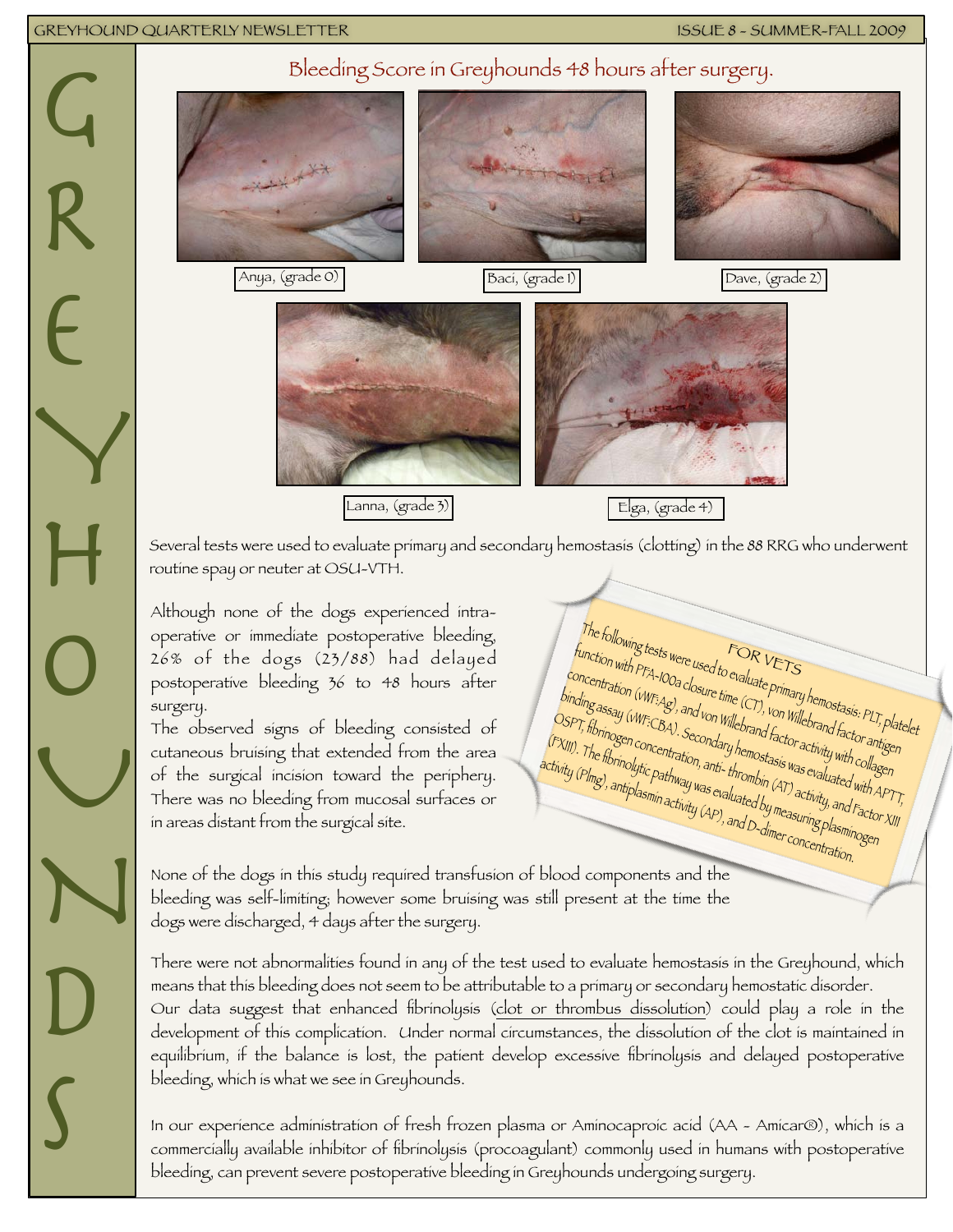## StrokeS in Greyhounds

Unfortunately Greyhounds are not only prone to bleeding; some of them also tend to clot excessively. We have seen quite a few Greyhounds with acute/peracute cerebrovascular events caused by clotting in the brain or spinal cord (infarct). They present with acute neurologic signs ("symptoms").

"Strokes" are classified as either:

ISCHEMIC: a clot cause interruption of the blood supply and dead of the tissue irrigated.

HEMORRHAGIC: Caused by the rupture of a blood vessel.

In most Greyhounds we have MRIs on, they were due to clotting and not bleeding.

### DIAGNOSIS:

In order to confirm the diagnosis, the patient needs a complete neurological examination and a CT scan or MRI. However, in our experience, the most common cause of acute neurologic signs in the breed are ischemic strokes.



Greyhounds with ischemic neurovascular events respond well to anticoagulants (blood thinners); we use baby aspirin and an antacid (Pepcid AC) and most patients recover uneventfully within days or weeks with appropriate physical therapy.

IMPORTANT: administration of corticosteroids typically WORSENS ischemic strokes in dogs!